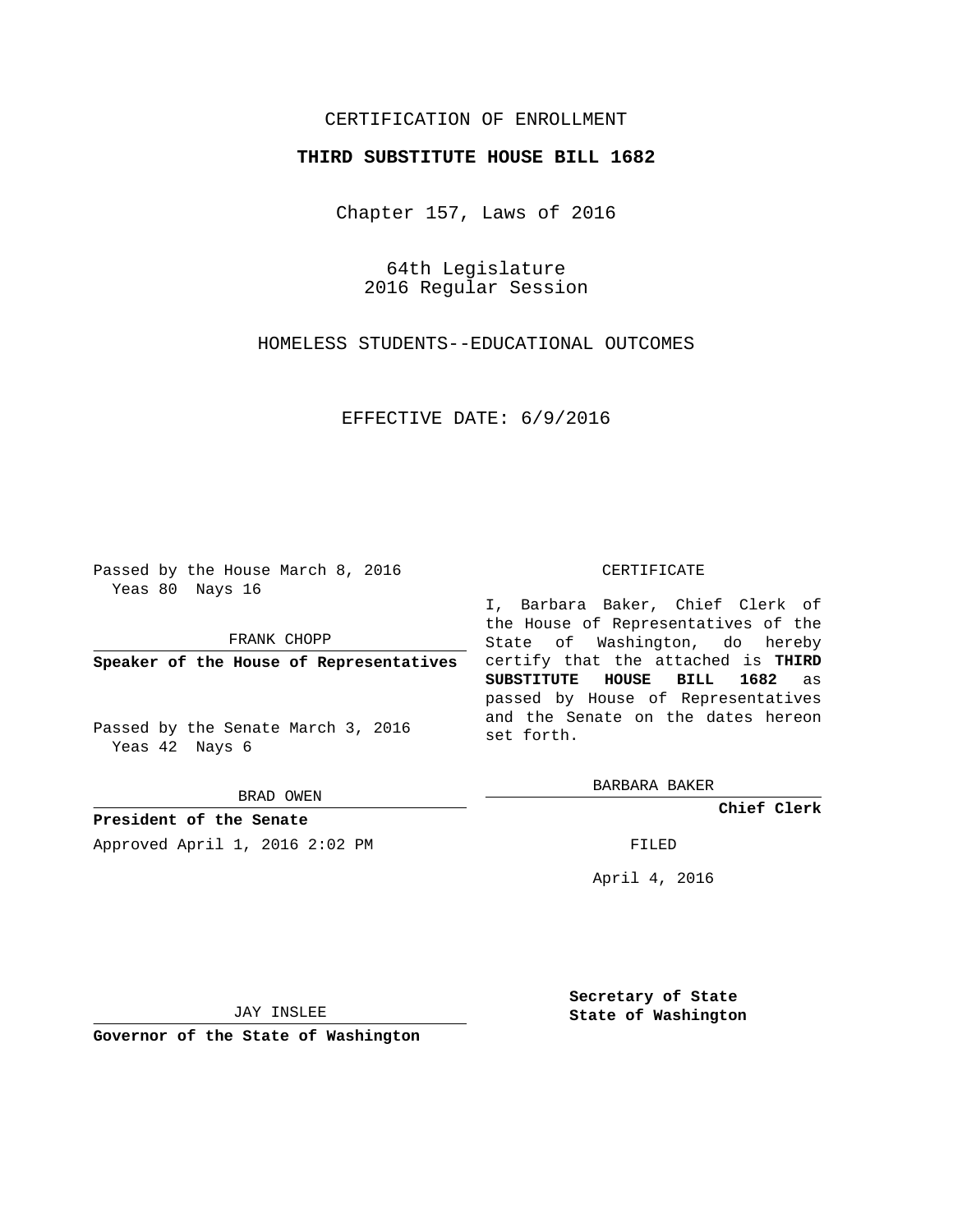### **THIRD SUBSTITUTE HOUSE BILL 1682**

AS AMENDED BY THE SENATE

Passed Legislature - 2016 Regular Session

# **State of Washington 64th Legislature 2016 Regular Session**

**By** House Appropriations (originally sponsored by Representatives Fey, Stambaugh, Walsh, Riccelli, Goodman, Orwall, Zeiger, Appleton, Van De Wege, Lytton, Gregerson, Reykdal, Tarleton, Ortiz-Self, Kagi, Carlyle, Wylie, Bergquist, S. Hunt, Tharinger, Senn, Robinson, Moscoso, Pollet, Walkinshaw, McBride, and Jinkins)

READ FIRST TIME 01/28/16.

 AN ACT Relating to improving educational outcomes for homeless students through increased in-school guidance supports, housing stability, and identification services; amending RCW 28A.300.540 and 28A.320.145; adding a new section to chapter 28A.300 RCW; adding a new section to chapter 43.185C RCW; adding new sections to chapter 6 28A.320 RCW; and creating new sections.

7 BE IT ENACTED BY THE LEGISLATURE OF THE STATE OF WASHINGTON:

 NEW SECTION. **Sec. 1.** (1) The legislature finds that schools are places of academic as well as personal enrichment and that schools provide safety, stability, support, and relationships necessary to help students succeed. These resources are vitally necessary for tens of thousands of students in Washington with no permanent home who often struggle in school because they are worried about where their families are staying night after night.

15 (2) The legislature also recognizes the population of homeless 16 students disproportionally includes students of color.

 (3) The intent of the legislature is to start a competitive grant system for high-need school districts and to supplement federal McKinney-Vento Act dollars to ensure homeless students continue attending the same schools, maintain housing stability, and improve 21 academic achievement.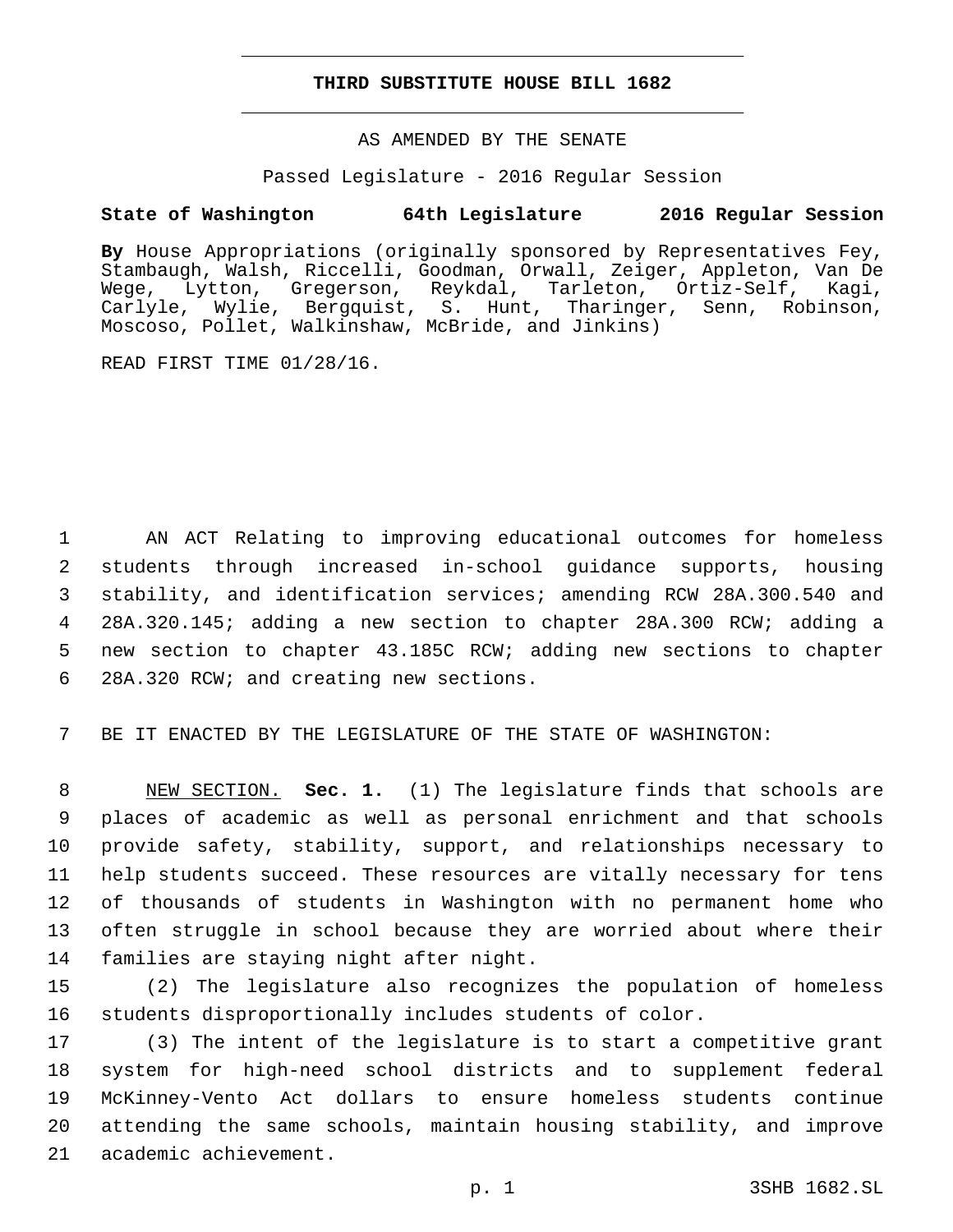NEW SECTION. **Sec. 2.** A new section is added to chapter 28A.300 2 RCW to read as follows:

 (1) Subject to the availability of amounts appropriated for this specific purpose the office of the superintendent of public instruction shall create a competitive grant process to evaluate and award state-funded grants to school districts to increase identification of homeless students and the capacity of the districts to provide support, which may include education liaisons, for homeless students. The process must complement any similar federal grant program or programs in order to minimize agency overhead and administrative costs for the superintendent of public instruction and school districts. School districts may access both federal and state funding to identify and support homeless students.

 (2) Award criteria for the state grants must be based on the demonstrated need of the school district and may consider the number or overall percentage, or both, of homeless children and youths enrolled in preschool, elementary, and secondary schools in the school district, and the ability of the local school district to meet these needs. Award criteria for these must also be based on the quality of the applications submitted. Preference must be given to districts that demonstrate a commitment to serving the needs of 22 unaccompanied youth.

 (3) Districts receiving grants must measure during the academic year how often each student physically moves, what services families or unaccompanied youth could access, and whether or not a family or unaccompanied youth received stable housing by the end of the school 27 year.

 (4) Homeless students are defined as students without a fixed, regular, and adequate nighttime residence as set forth in the federal McKinney-Vento homeless education assistance act (P.L. 100–77; 101 31 Stat. 482).

 (5) School districts may not use funds allocated under this section to supplant existing federal, state, or local resources for homeless student supports, which may include education liaisons.

 NEW SECTION. **Sec. 3.** A new section is added to chapter 43.185C 36 RCW to read as follows:

 (1) Subject to funds appropriated for this specific purpose, the department, in consultation with the office of the superintendent of public instruction, shall administer a grant program that links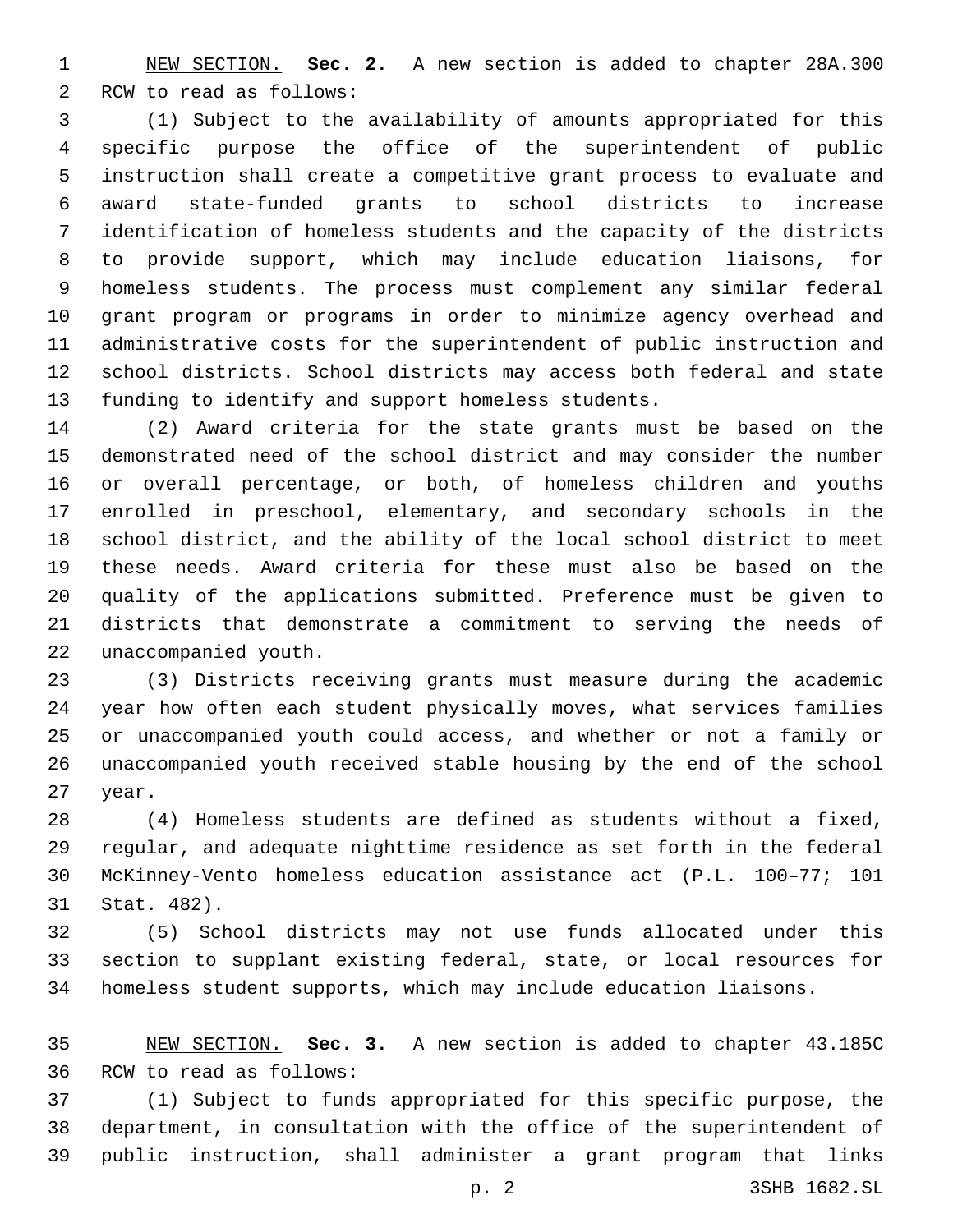homeless students and their families with stable housing located in the homeless student's school district. The goal of the program is to provide educational stability for homeless students by promoting 4 housing stability.

 (2) The department, working with the office of the superintendent of public instruction, shall develop a competitive grant process to make grant awards of no more than one hundred thousand dollars per school, not to exceed five hundred thousand dollars per school district, to school districts partnered with eligible organizations on implementation of the proposal. For the purposes of this subsection, "eligible organization" means any local government, local housing authority, regional support network established under chapter 71.24 RCW, nonprofit community or neighborhood-based organization, federally recognized Indian tribe in the state of Washington, or regional or statewide nonprofit housing assistance organization. Applications for the grant program must include contractual agreements between the housing providers and school districts defining the responsibilities and commitments of each party to 19 identify, house, and support homeless students.

 (3) The grants awarded to school districts shall not exceed fifteen school districts per school year. In determining which partnerships will receive grants, preference must be given to districts with a demonstrated commitment of partnership and history 24 with eligible organizations.

 (4) Activities eligible for assistance under this grant program 26 include but are not limited to:

 (a) Rental assistance, which includes utilities, security and utility deposits, first and last month's rent, rental application fees, moving expenses, and other eligible expenses to be determined 30 by the department;

 (b) Transportation assistance, including gasoline assistance for 32 families with vehicles and bus passes;

33 (c) Emergency shelter; and

34 (d) Housing stability case management.

 (5) All beneficiaries of funds from the grant program must be unaccompanied youth or from very low-income households. For the purposes of this subsection, "very low-income household" means an unaccompanied youth or family or unrelated persons living together whose adjusted income is less than fifty percent of the median family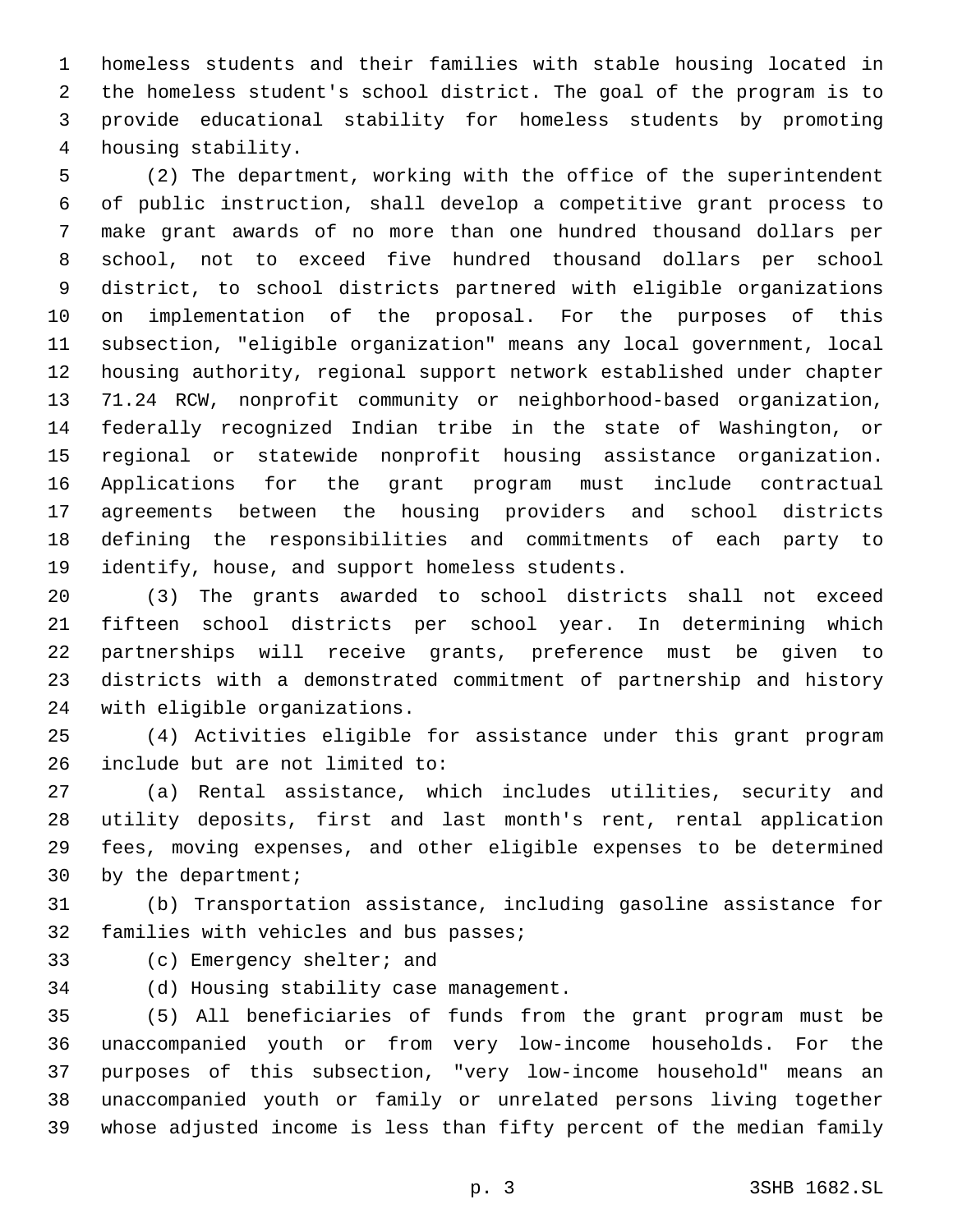income, adjusted for household size, for the county where the grant 2 recipient is located.

 (6)(a) Grantee school districts must compile and report information to the department. The department shall report to the legislature the findings of the grantee, the housing stability of the homeless families, the academic performance of the grantee population, and any related policy recommendations.

 (b) Data on all program participants must be entered into and tracked through the Washington homeless client management information 10 system as described in RCW 43.185C.180.

 (7) In order to ensure that school districts are meeting the requirements of an approved program for homeless students, the office of the superintendent of public instruction shall monitor the programs at least once every two years. Monitoring shall begin during 15 the  $2016-17$  school year.

 (8) Any program review and monitoring under this section may be conducted concurrently with other program reviews and monitoring conducted by the department. In its review, the office of the superintendent of public instruction shall monitor program components that include but need not be limited to the process used by the district to identify and reach out to homeless students, assessment data and other indicators to determine how well the district is meeting the academic needs of homeless students, district expenditures used to expand opportunities for these students, and the 25 academic progress of students under the program.

 **Sec. 4.** RCW 28A.300.540 and 2015 c 69 s 28 are each amended to 27 read as follows:

 (1) For the purposes of this section, "unaccompanied homeless student" means a student who is not in the physical custody of a parent or guardian and is homeless as defined in RCW 43.330.702(2).

 (2) By December 31, 2010, the office of the superintendent of public instruction shall establish a uniform process designed to track the additional expenditures for transporting homeless students, including expenditures required under the McKinney Vento act, reauthorized as Title X, Part C, of the no child left behind act, P.L. 107-110, in January 2002. Once established, the superintendent shall adopt the necessary administrative rules to direct each school district to adopt and use the uniform process and track these expenditures. The superintendent shall post on the superintendent's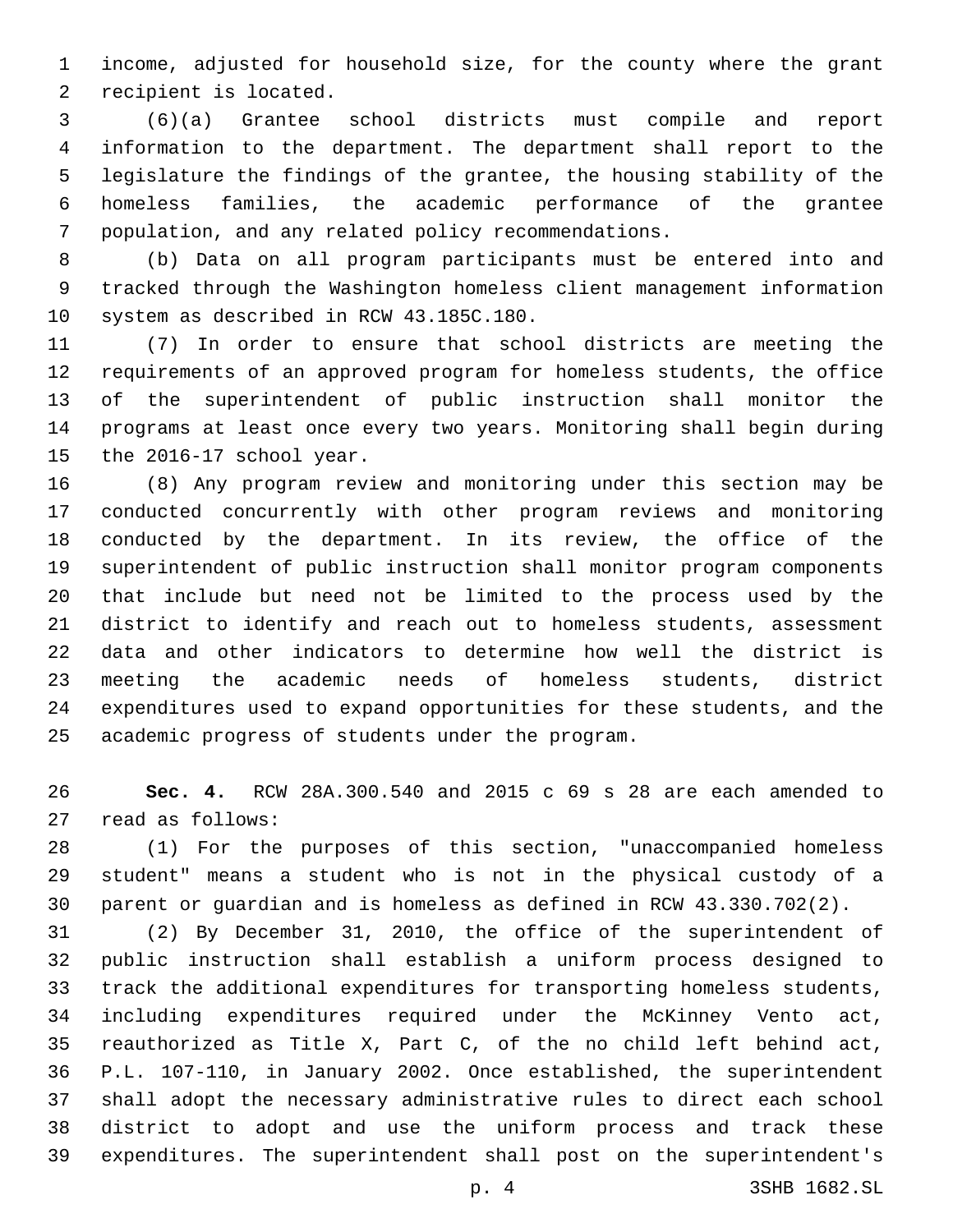web site total expenditures related to the transportation of homeless 2 students.

 (3)(a) By January 10, 2015, and every odd-numbered year thereafter, the office of the superintendent of public instruction shall report to the governor and the legislature the following data for homeless students:6

 (i) The number of identified homeless students enrolled in public 8 schools;

 (ii) The number of identified unaccompanied homeless students 10 enrolled in public schools, which number shall be included for each district and the state under "student demographics" on the Washington 12 state report card web site;

13 (iii) The number of identified homeless students of color;

 (iv) The number of students participating in the learning assistance program under chapter 28A.165 RCW, the highly capable program under chapter 28A.185 RCW, and the running start program 17 under chapter 28A.600 RCW; and

18  $((+iv))$  (v) The academic performance and educational outcomes of homeless students and unaccompanied homeless students, including but not limited to the following performance and educational outcomes:

 (A) Student scores on the statewide administered academic 22 assessments;

23 (B) English language proficiency;

24 (C) Dropout rates;

(D) Four-year adjusted cohort graduation rate;

(E) Five-year adjusted cohort graduation rate;

27 (F) Absenteeism rates;

28 (G) Truancy rates, if available; and

29 (H) Suspension and expulsion data.

 (b) The data reported under this subsection (3) must include state and district-level information and must be disaggregated by at least the following subgroups of students: White, Black, Hispanic, American Indian/Alaskan Native, Asian, Pacific Islander/Hawaiian Native, low income, transitional bilingual, migrant, special 35 education, and gender.

 (4) By July 1, 2014, the office of the superintendent of public instruction in collaboration with experts from community organizations on homelessness and homeless education policy, shall develop or acquire a short video that provides information on how to identify signs that indicate a student may be homeless, how to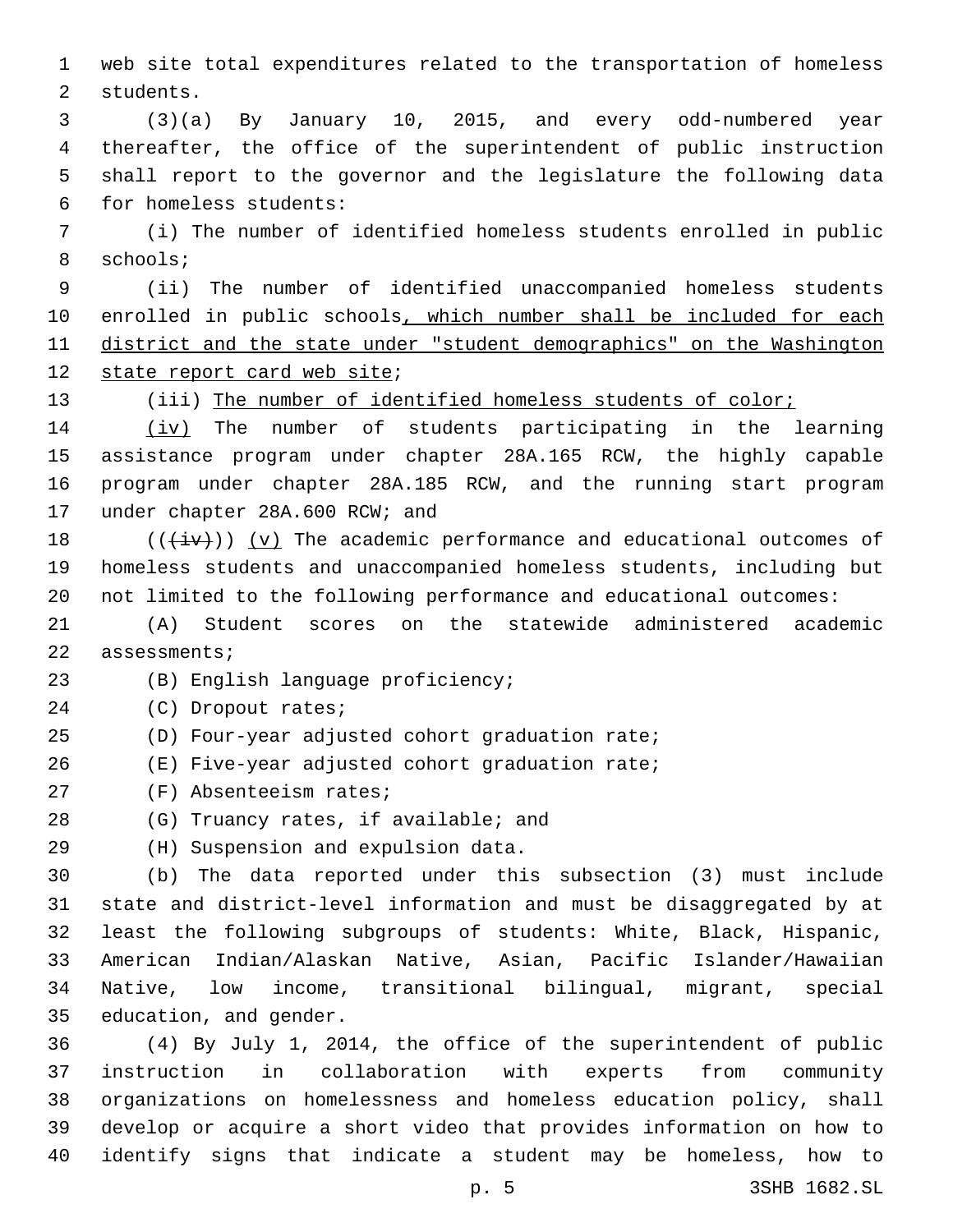provide services and support to homeless students, and why this identification and support is critical to student success. The video must be posted on the superintendent of public instruction's web 4 site.

 (5) By July 1, 2014, the office of the superintendent of public instruction shall adopt and distribute to each school district, best practices for choosing and training school district-designated 8 homeless student liaisons.

 NEW SECTION. **Sec. 5.** A new section is added to chapter 28A.320 10 RCW to read as follows:

 Each school district that has identified more than ten unaccompanied youth must establish a building point of contact in each middle school and high school. These points of contact must be appointed by the principal of the designated school and are responsible for identifying homeless and unaccompanied youth and connecting them with the school district's homeless student liaison. The school district homeless student liaison is responsible for 18 training building points of contact.

 **Sec. 6.** RCW 28A.320.145 and 2014 c 212 s 3 are each amended to read as follows:20

 (1) On an annual basis, each school district must strongly 22 encourage:

 (a) All school staff to annually review the video posted on the office of the superintendent of public instruction's web site on how to identify signs that indicate a student may be homeless, how to provide services and support to homeless students, and why this identification and support is critical to student success to ensure 28 that homeless students are appropriately identified and supported; 29 and

 (b) Every district-designated homeless student liaison to attend trainings provided by the state to ensure that homeless children and 32 youth are identified and served.

 (2) Each school district shall include in existing materials that are shared with students at the beginning of the school year or at enrollment, information about services and support for homeless students, including the provisions of section 7 of this act. School districts may use the brochure posted on the web site of the office of the superintendent of public instruction as a resource. Schools

p. 6 3SHB 1682.SL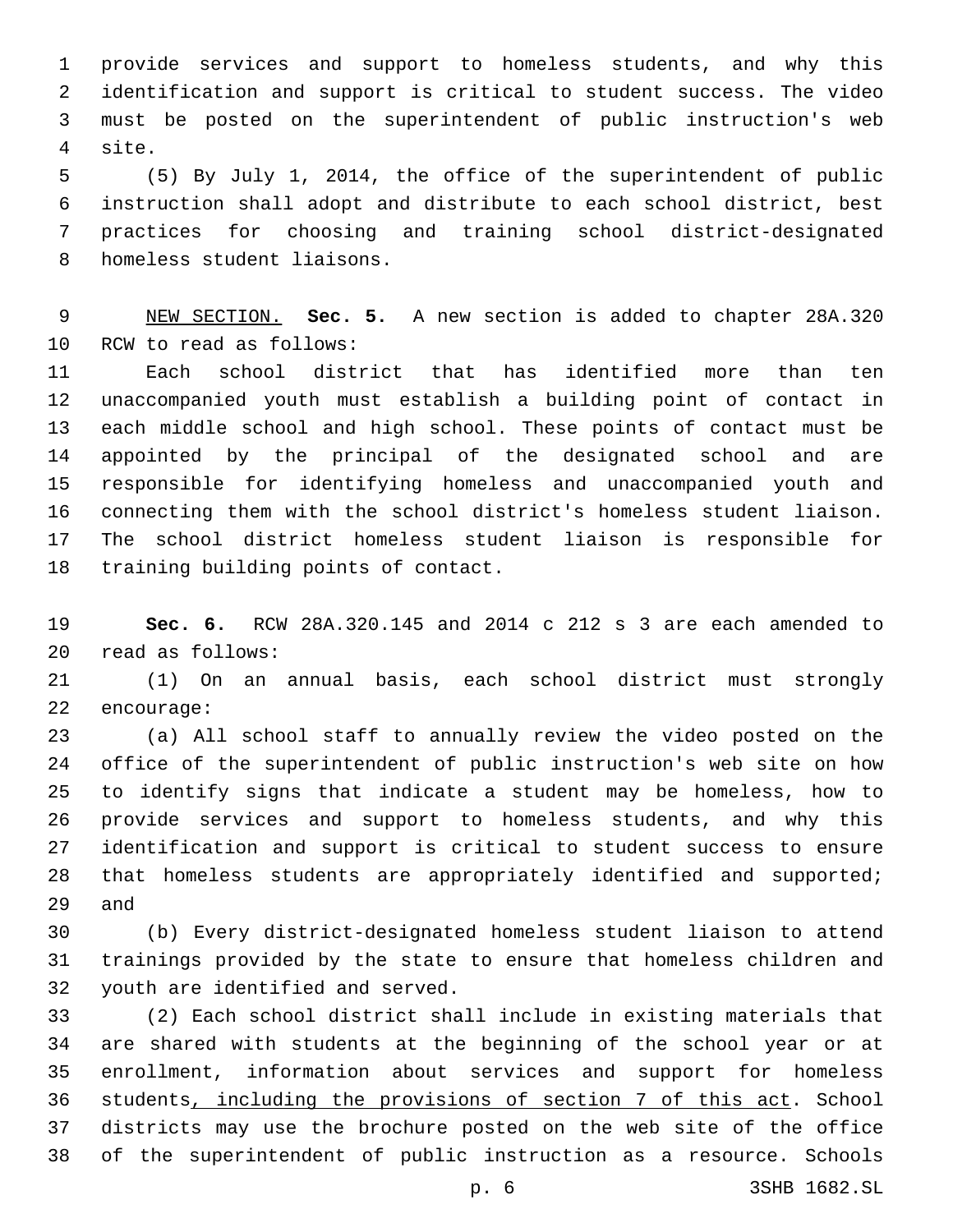are also strongly encouraged to use a variety of communications each year to notify students and families about services and support available to them if they experience homelessness, including but not limited to:4

(a) Distributing and collecting an annual housing intake survey;

(b) Providing parent brochures directly to students and families;

(c) Announcing the information at school-wide assemblies; or

 (d) Posting information on the district's web site or linking to the office of the superintendent of public instruction's web site.

 NEW SECTION. **Sec. 7.** A new section is added to chapter 28A.320 11 RCW to read as follows:

 (1) As allowed by RCW 7.70.065(2), a school nurse, school counselor, or homeless student liaison is authorized to provide informed consent for health care for a patient under the age of 15 majority when:

 (a) Consent is necessary for nonemergency outpatient primary care services, including physical examinations, vision examinations and eyeglasses, dental examinations, hearing examinations, and hearing aids, immunizations, treatments for illnesses and conditions, and routine follow-up care customarily provided by a health care provider in an outpatient setting, excluding elective surgeries;

 (b) The patient meets the definition of a "homeless child or youth" under the federal McKinney-Vento homeless education assistance improvements act of 2001, P.L. 107-110, January 8, 2002, (115 Stat.  $2005$ ); and

 (c) The patient is not under the supervision or control of a 27 parent, custodian, or legal guardian.

 (2) A person consenting to care under this section and the person's employing school are not liable for any care or payment for 30 any care rendered pursuant to this section.

 (3) A person consenting to care under this section must provide written notice of his or her exemption from liability under this 33 section to the person providing care.

 NEW SECTION. **Sec. 8.** This act may be known and cited as the homeless student stability and opportunity gap act.

> Passed by the House March 8, 2016. Passed by the Senate March 3, 2016. Approved by the Governor April 1, 2016.